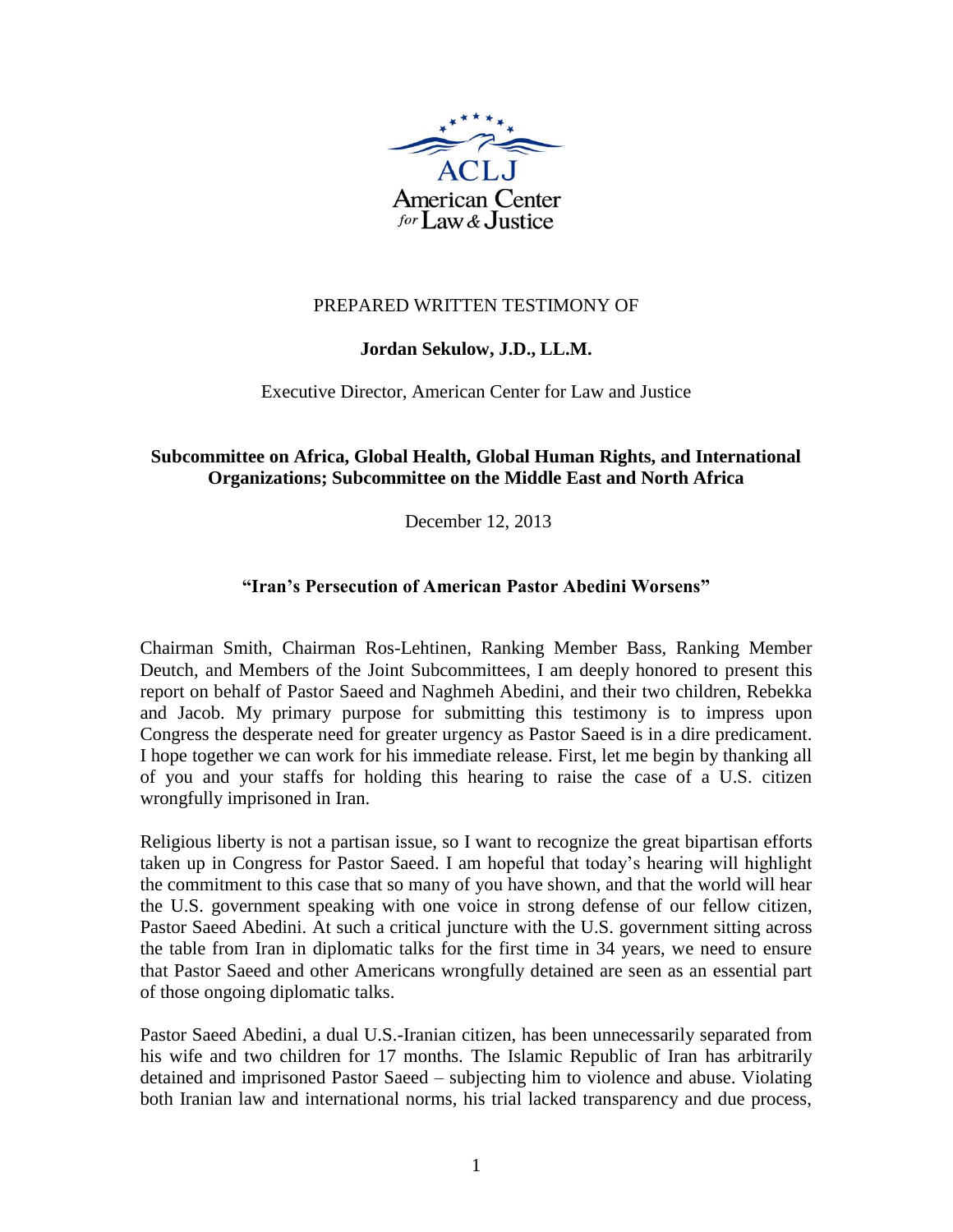and yet, the appeals court in Tehran upheld his conviction and eight-year prison sentence. Pastor Saeed has exhausted all legal remedies in Iran to appeal this arbitrary conviction and detention – his freedom now rests solely on the success of diplomatic efforts by the U.S. government and world leaders dedicated to human rights.

Pastor Saeed is a 33-year-old husband and father from Idaho, who is currently imprisoned in Iran's most deadly prison. Pastor Saeed is a dual U.S.-Iranian citizen who was born in Iran. In July 2012, Pastor Saeed was traveling to Iran to visit family and to finalize the Iranian government's approval of the last board member for an orphanage he was building in Northwest Iran, an orphanage for which he had received approval from the Iranian government to construct. This was Pastor Saeed's ninth trip to Iran since 2009, and there was no indication that this particular trip would end up differently than any of the others which had proceeded without issue.

On July 28, 2012, however, members of the Iranian Revolutionary Guard took Pastor Saeed into custody, asserting that he had to face criminal charges for his Christian activities. After intense interrogations, Pastor Saeed was placed under house arrest and told to wait for a court summons. On September 26, 2012, instead of receiving a summons informing him where to appear for court, five members of the Revolutionary Guard raided Pastor Saeed's parents' home in Tehran, confiscated many of his belongings, told him to pack a bag, and took him to an unknown location. After four days without word of Pastor Saeed's whereabouts, the Revolutionary Guard informed his family that he was in solitary confinement in Evin Prison.

Pastor Saeed remained in solitary confinement for approximately four weeks. While incarcerated in Evin Prison, Pastor Saeed was beaten and threatened with death because of his faith. Pastor Saeed reported that he suffered "intense pains after beatings in interrogations." Also, in a letter Pastor Saeed penned from prison on January 10, 2013, he wrote that he had been "told I will hang for my faith in Jesus."

Pastor Saeed first learned of the official charges against him less than one week before his trial. The sole charge against him was that he intended to undermine the security of Iran by gathering with Christians in private homes. The Iranian government denied Pastor Saeed access to his attorney until less than 24 hours before his trial began. As such, Pastor Saeed's attorney was unable to adequately provide effective assistance of counsel and present a complete defense to the charges against Pastor Saeed. Lacking any semblance of due process, Pastor Saeed's trial began on January 21, 2013. Pastor Saeed's trial lasted two days – the second of which both Pastor Saeed and his attorney were barred from attending. On the first day of trial, Pastor Saeed's attorney argued that Pastor Saeed's intention in gathering with fellow Christian believers – a lawful activity in Iran – was motivated solely by his faith and that he had no intent to undermine the government of Iran. Pastor Saeed, motivated by his faith to gather peacefully with other Christians and to build an orphanage for the parentless children of Iran, has never taken any action against or verbalized disagreement with the government of Iran.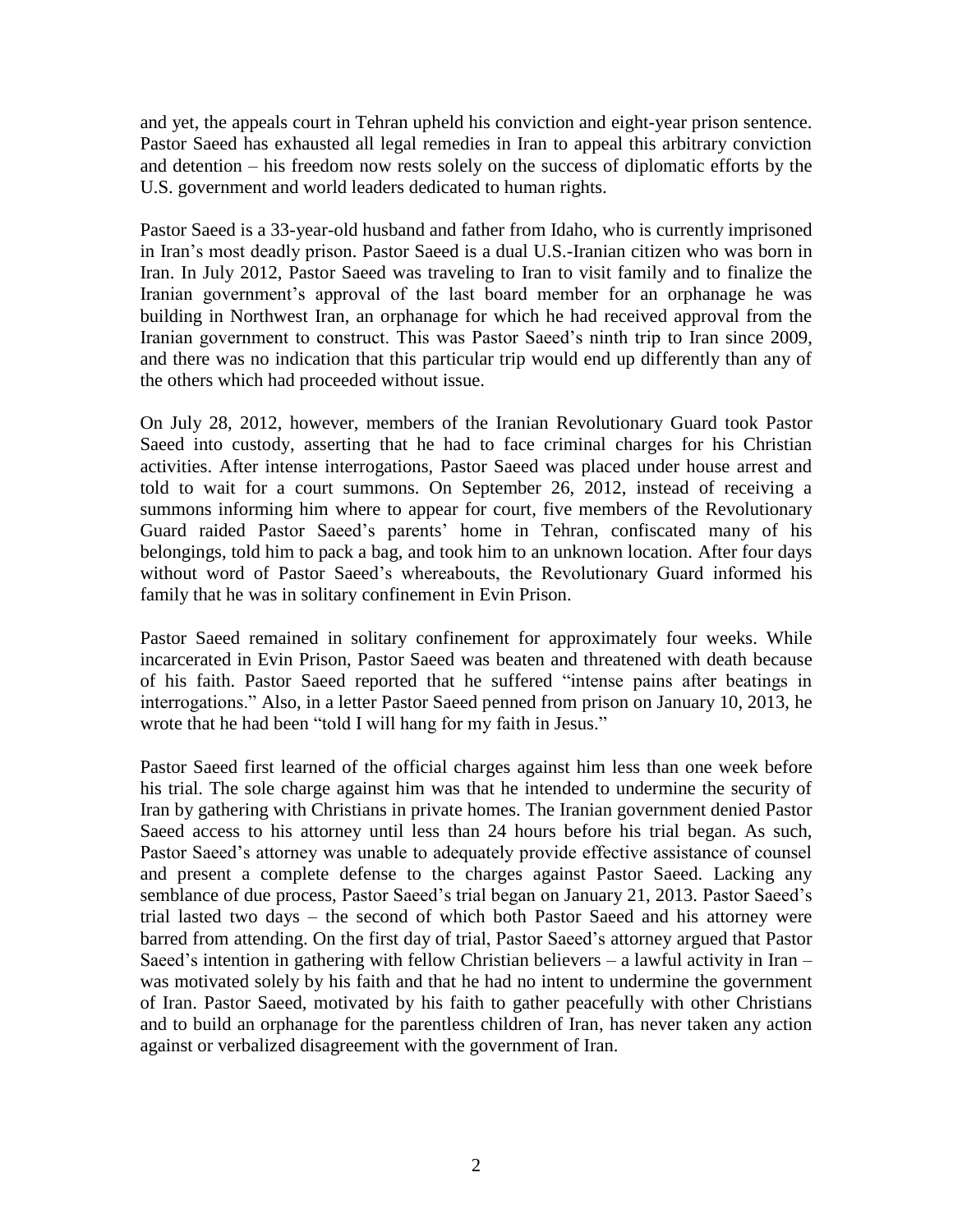Despite the peaceful and humanitarian character of his activities, on January 27, 2013, Judge Pir-Abassi of the Tehran revolutionary court convicted and sentenced Saeed to eight years in prison. In rendering the guilty verdict, the court relied heavily on the evidence presented of Pastor Saeed's activities with the Christian house churches between 2000 and 2005, despite the fact that in 2009 he had reached an agreement with Iranian authorities whereby he would refrain from working with the house churches and Iran would not bring charges against him – an agreement he upheld. In August 2013, Pastor Saeed exhausted his legal remedies in Iran when the appeals court in Tehran upheld his conviction and sentence.

Judge Pir-Abassi, who presided over Pastor Saeed's trial, has a reputation for sending non-violent student protestors and human rights activists to the gallows and/or issuing long, arbitrary prison sentences, and as such was nicknamed the "hanging judge."<sup>1</sup> Despite the fact that Judge Pir-Abassi has been individually sanctioned by the European Union<sup>2</sup> and that the U.S. Commission on International Religious Freedom has repeatedly made a similar recommendation to the U.S. Department of State,<sup>3</sup> to date, the United States has failed to place any sanctions on Judge Pir-Abassi.

Since his conviction, Saeed has endured numerous beatings along with other abuses. For months, Pastor Saeed was denied necessary medical treatment for injuries that resulted from several beatings. On one occasion, the prison doctor and nurse refused to treat him because, as a Christian, he was considered "unclean" and an infidel. After months of being refused medical care, Pastor Saeed was allowed to see a doctor and was prescribed medication. As a result of that medication, his physical condition had begun to improve and his pain had dramatically decreased. But recently, Pastor Saeed's health has greatly deteriorated.

On November 3, 2013, coinciding with anti-American sentiment marking the anniversary of the takeover of the U.S. Embassy, the Iranian regime transferred Pastor Saeed to a prison meant for Iran's most violent criminals – Rajai Shahr, in Karaj, Iran. Rajai Shahr ranks as Iran's most deadly prison, where inmates murder inmates, drug dealers create an environment of chaos and violence with psychedelic drugs, and louse and communicable diseases are rampant. These conditions and lack of oversight are to be expected in a prison that was built for 5000 inmates, but is currently housing roughly 22,000 inmates.

In 2005, a Diplomat from the Dutch Embassy in Tehran described Rajai Shahr prison:

 $\overline{a}$ 

Rajai Shahr is the place where political prisoners who are seen as a nuisance, are stowed away. Going to Karaj is a severe punishment. Once

<sup>&</sup>lt;sup>1</sup>Press Release, *Iran: USCIRF Uncovers Testimony Alleging that Three "Hanging Judges" are Responsible*, U.S. COMM'N ON INT'L RELIGIOUS FREEDOM (May 26, 2010), http://www.uscirf.gov/newsroom/press-releases/3059-52610-iran-uscirf-uncovers-testimony-alleging-that-three-qhanging-judgesq-areresponsible.html.

<sup>2</sup> 2011 O.J. (L 100/1) 359, *available at* http://eurlex.europa.eu/LexUriServ/LexUriServ.do?uri=OJ:L: 2011:100:0001:0011:EN:PDF.

<sup>3</sup>U.S. COMM'N ON INT'L RELIGIOUS FREEDOM ANN. REP. 93–94 (2012), *available at* http://www.uscirf.gov/images/Annual%20Report%20of%20USCIRF%202012(2).pdf.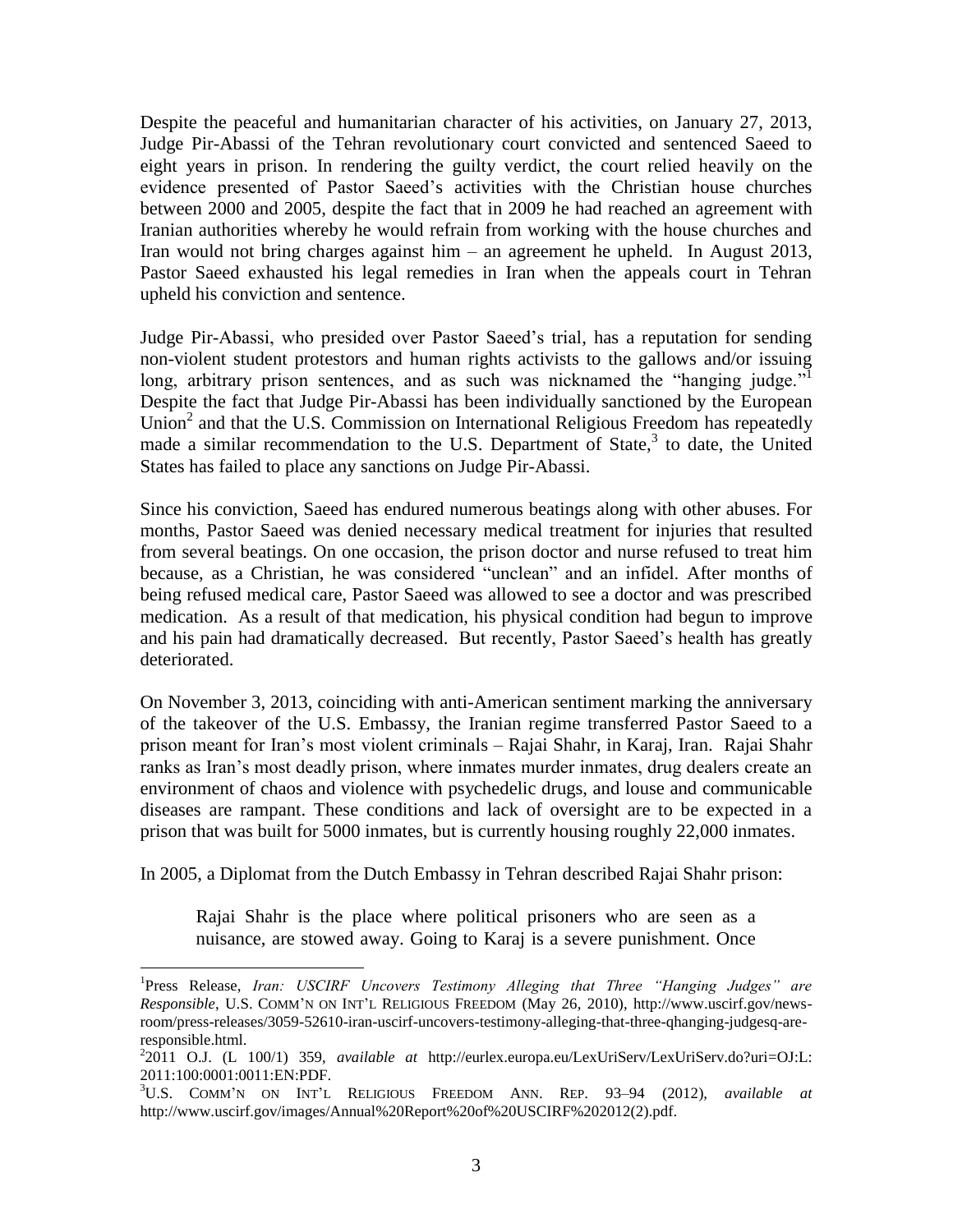in there one stops to be a human being. One is put out of sight, even of human rights activists and the press. In Rajaï Shahr, political prisoners have to share cells with dangerous criminals like murderers, rapists and drug addicts who don't hesitate to attack their cell mates. They have nothing to lose: many of them are condemned to death anyway. Murders or unexplained deaths are a regular occurrence.

Rajai Shahr's prison conditions and lack of basic hygiene have led to Pastor Saeed's body being covered head to toe in lice. Because of the lice and increased pain, Pastor Saeed has been having trouble sleeping. He is also experiencing symptoms of recurring urinary tract infections. He is being denied basic medication to stop the infections. His family reports that Pastor Saeed is now also experiencing significant joint pain and that he has also noticeably lost weight in the new prison from lack of proper nutrition.

Upon arrival at Rajai Shahr, Pastor Saeed faced repeated threats to his life from the murderers with whom he shared a prison ward. The Iranian government moved Pastor Saeed from a political prisoner ward in Evin where the prisoners' weapons were eloquent words, to a new prison ward full of Iran's most violent criminals who wielded knives. Pastor Saeed described to his family how he watched prisoners murder and maim other inmates inside his ward. He explained that, because his "cell" was only closed by a curtain, there have been several nights where he has awoken to men standing over him with knives.

In addition to the horrific abuse and torture Pastor Saeed has faced at the hands of his brutal Iranian captors, Pastor Saeed has not had the full backing of his own government. When the Iranian government initially detained Pastor Saeed, the U.S. government excused its lack of assistance because the United States lacked diplomatic ties with Iran. But even now, when the U.S. has historically communicated with and sat across the table from the Iranian government, the U.S. government has still failed to secure the release of Pastor Saeed and the other imprisoned Americans.

We are grateful that President Obama expressed his concern about the Americans imprisoned in Iran on his historic phone call with Iranian President Hassan Rouhani back in September. And though we are grateful that Pastor Saeed has been raised on the margins of discussions in Geneva, it falls far short because Pastor Saeed is still suffering solely for exercising his fundamental human rights. It is beyond comprehension that the U.S. is prepared to relax sanctions on and release humanitarian aid for Iran at the same time that an innocent U.S. citizen remains imprisoned for his faith and threatened with death. In fact, it was while our government sat across the table from the Iranians disbursing humanitarian aid that Iranian guards transferred Pastor Saeed to a more deadly prison and denied him his necessary medications. It is upon this backdrop that I come before you today expressing my concern about the level of support that this U.S. citizen has received from his own government.

It is my hope that, through the continued interest of Congress, Pastor Saeed's case will be elevated to the highest levels of priority for our Executive Branch, that he will no longer